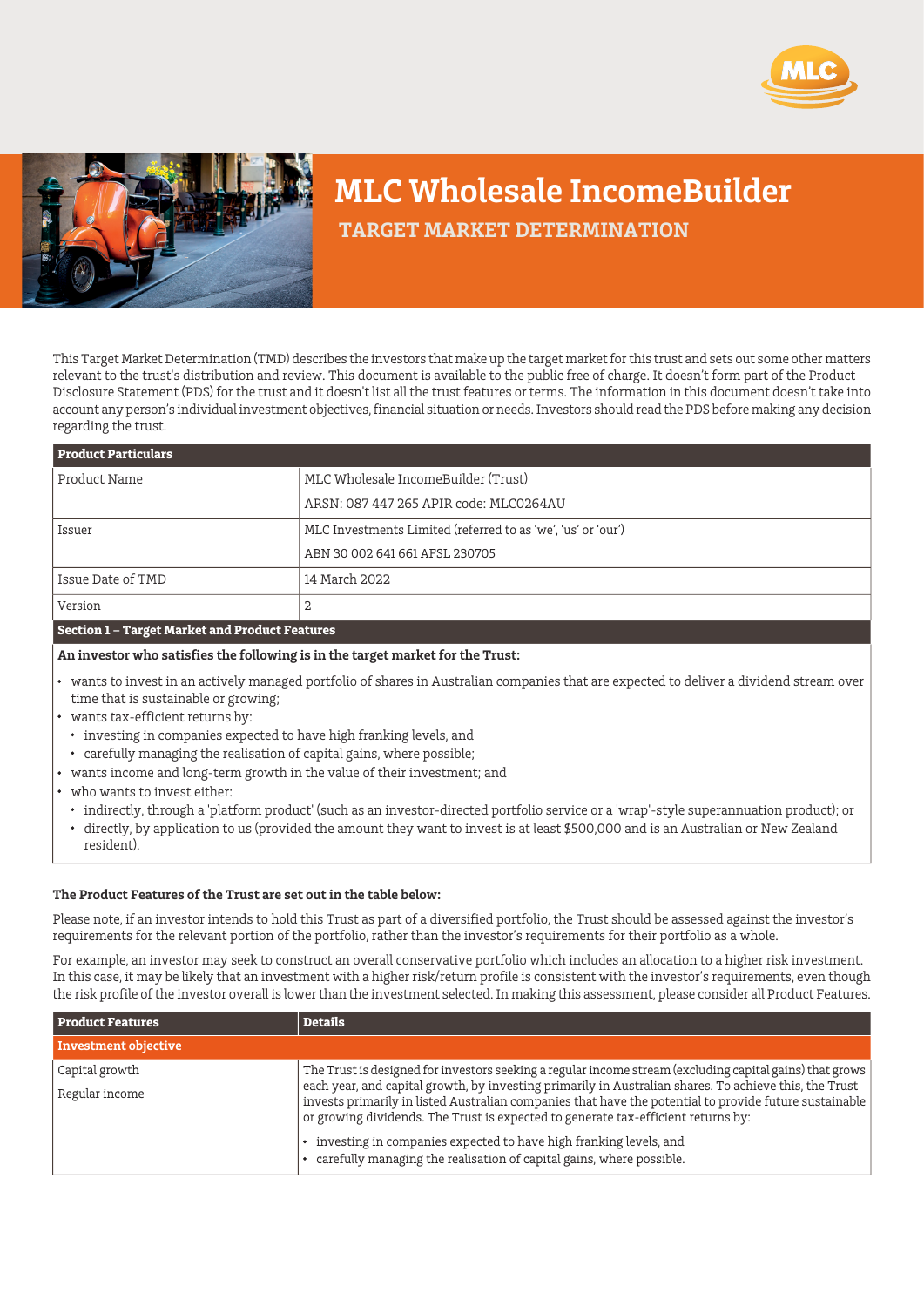Target Market Determination



| Product use as a percentage of an investor's portfolio  |                                                                                                                                                                                                                                                   |  |
|---------------------------------------------------------|---------------------------------------------------------------------------------------------------------------------------------------------------------------------------------------------------------------------------------------------------|--|
| Core Component (25-75%)<br>Satellite (<25%)             | The Trust is designed for use as a core or satellite component of an investor's broader portfolio of<br>investments.                                                                                                                              |  |
| Investment timeframe                                    |                                                                                                                                                                                                                                                   |  |
| Long term                                               | The Trust is designed for investors who are looking to make a long-term investment, with at least 7 year<br>timeframe.                                                                                                                            |  |
| <b>Risk and Return</b>                                  |                                                                                                                                                                                                                                                   |  |
| Very high risk & return                                 | The Trust is designed for investors seeking the potential for higher returns and are willing to accept<br>very high risk (estimated as 6 or more negative annual returns in any 20 year period).                                                  |  |
| <b>Redemption frequency</b>                             |                                                                                                                                                                                                                                                   |  |
| Daily                                                   | In normal circumstances, the Trust processes withdrawals each business day. For further information<br>refer to the PDS.                                                                                                                          |  |
| <b>Section 2 - Distribution Channels and Conditions</b> |                                                                                                                                                                                                                                                   |  |
| Distribution Channels                                   | <b>Distribution Conditions</b>                                                                                                                                                                                                                    |  |
| Direct (non-intermediated) wholesale<br>investor        | By application to us, provided the amount to be invested (and maintained) is at least \$500,000.                                                                                                                                                  |  |
| Platform                                                | Through a 'platform product' (such as an investor-directed portfolio service or a 'wrap'-style<br>superannuation product).                                                                                                                        |  |
| Advised                                                 | This Trust may be distributed to investors by a Licensee or their Authorised Representative (as defined<br>by law) (known as a financial adviser) who provides personal financial product advice.                                                 |  |
| <b>Section 3 - Review Triggers and Review Periods:</b>  |                                                                                                                                                                                                                                                   |  |
| <b>Review triggers</b>                                  |                                                                                                                                                                                                                                                   |  |
| Significant product change                              | We make a significant change to the Trust.                                                                                                                                                                                                        |  |
| Trust performance                                       | The Trust has significantly and persistently not achieved its investment objective.                                                                                                                                                               |  |
| Significant breach                                      | We commit a significant breach of financial services law where the breach relates to the design or<br>distribution of the Trust.                                                                                                                  |  |
| Significant dealings outside of TMD                     | We identify significant dealings outside of the TMD.                                                                                                                                                                                              |  |
| Complaints from investors and distributors              | We receive a significant and unexpected number of complaints, in respect of one or more calendar<br>quarters, in relation to the Trust's design (including its features, terms or conditions) or the manner in<br>which the Trust is distributed. |  |
| Notification from ASIC                                  | We receive a notification from ASIC raising serious concerns regarding the design or distribution<br>of the Trust.                                                                                                                                |  |

| <b>Mandatory review periods</b> |                                                          |  |
|---------------------------------|----------------------------------------------------------|--|
| <b>Review frequency</b>         |                                                          |  |
| Initial review                  | Within 9 months after the issue date.                    |  |
| Subsequent review               | After initial review, within every 2 years and 3 months. |  |